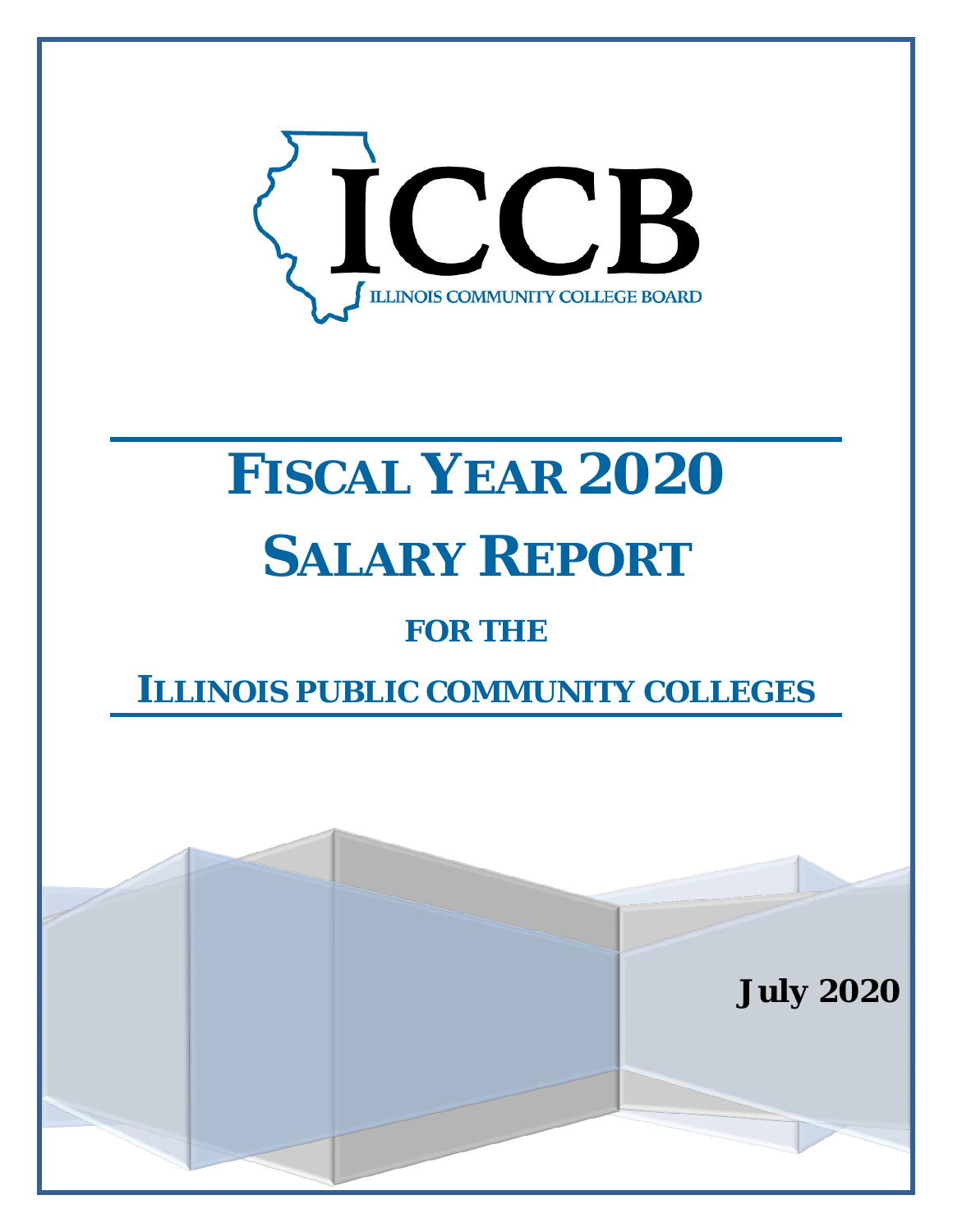Compiled by ICCB

Nathan Wilson, Deputy Director for Academic Affairs and Institutional Effectiveness Jay Brooks, Senior Director for Research and Policy Studies Michelle Dufour, Associate Director for Research and Policy Studies Jana Ferguson, Associate Director for Research and Policy Studies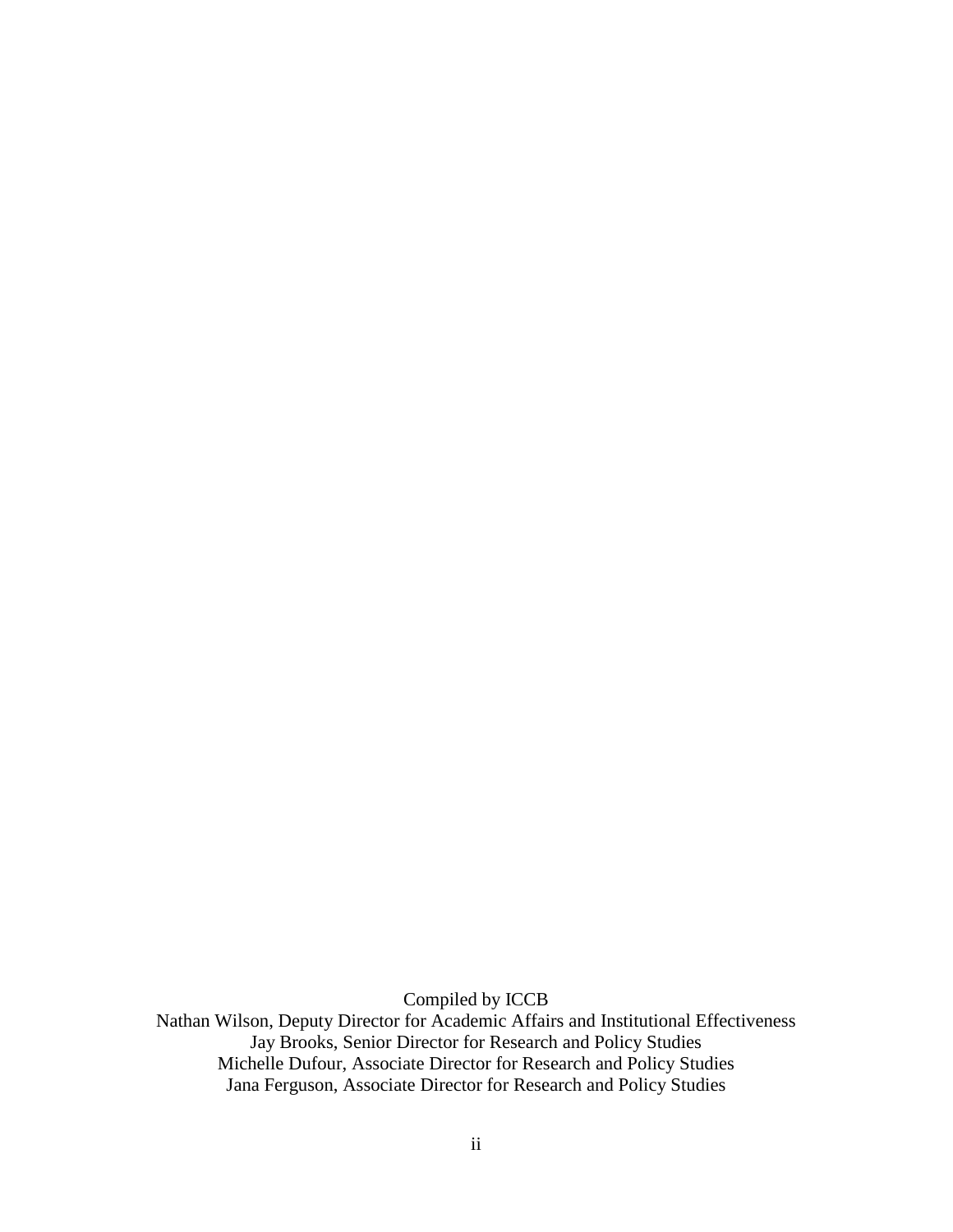## **HIGHLIGHTS OF THE FISCAL YEAR 2020 SALARY REPORT**

1. Fiscal Year 2020 Weighted Average Contractual Salaries--The contractual salary is the base salary paid to full-time personnel. *(Tables 2, 11, and 14)*

| Faculty (9 month)                          | \$80,469  |
|--------------------------------------------|-----------|
| Administrative (12 month)                  | \$102,965 |
| Other (Nonteaching) Professional (9 month) | \$81,625  |

2. Fiscal Year 2020 Average Salary Rates. *(Table 5)*

| Part-Time Faculty Rate                 | \$807/credit hour     |
|----------------------------------------|-----------------------|
| <b>Full-Time Faculty Overload Rate</b> | \$928/credit hour     |
| <b>Full-Time Faculty Summer Rate</b>   | $$1,045/c$ redit hour |

3. Fiscal Year 2020 Average Academic Year Salary Schedule Salaries Paid to Full-Time Faculty with a Master's or Doctorate. *(Table 7)*

| Master's Degree, Plus Zero Hours (No Experience)      | \$47,018  |
|-------------------------------------------------------|-----------|
| Master's Degree, Plus Zero Hours (5 Years Experience) | \$53,721  |
| Master's Degree, Maximum Hours (5 Years Experience)   | \$62,687  |
| Doctorate, Maximum Hours (Maximum Experience)         | \$105,875 |

4. Fiscal Year 2019 Weighted Average Total Salary Actually Paid--These salaries include all overloads and compensation for extra assignments paid to full-time employees between July 1, 2018, and June 30, 2019. *(Tables 20 and 21)*

| Faculty (9 and 12 month)                          | \$100,547 |
|---------------------------------------------------|-----------|
| Administrative (12 month)                         | \$103,310 |
| Other (Nonteaching) Professional (9 and 12 month) | \$66,406  |
| Classified                                        | \$43,896  |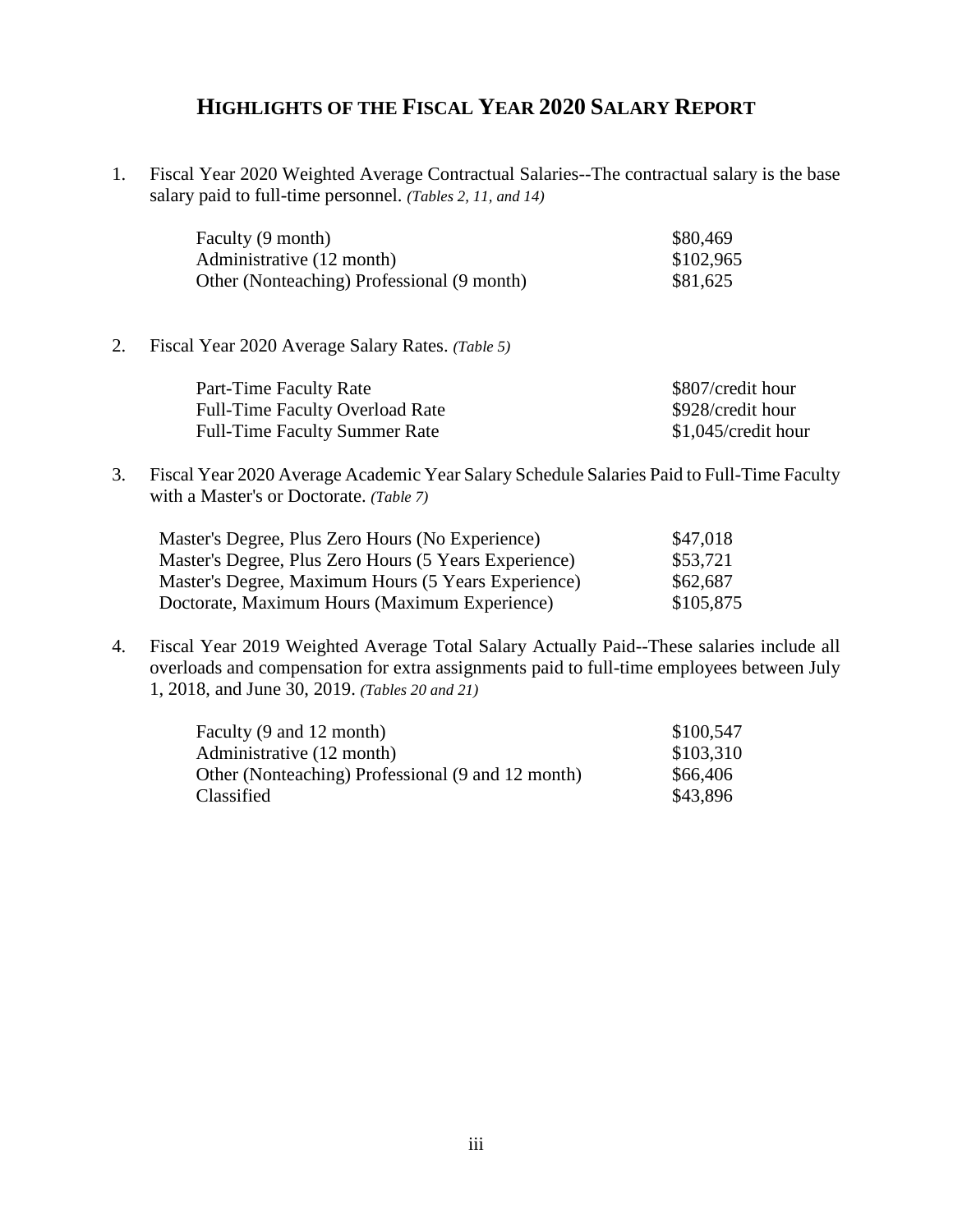## Illinois Community College Board

## **FISCAL YEAR 2020 SALARY REPORT FOR THE ILLINOIS PUBLIC COMMUNITY COLLEGES**

## **Table of Contents**

|                                                                                                                                               | $\mathbf{1}$   |
|-----------------------------------------------------------------------------------------------------------------------------------------------|----------------|
|                                                                                                                                               | $\overline{2}$ |
| Section I—Fiscal Year 2020 Contractual Base Salaries                                                                                          | 3              |
| Section II—Fiscal Year 2020 Part-Time Faculty Salary Rates<br>and Full-Time Faculty Overload and Summer Term Rates                            | 6              |
| Section III—Salaries Based on Fiscal Year 2020 Salary Schedules<br>for Full-Time Faculty with a Master's Degree                               | 8              |
| Section IV-Institutional Policies Related to Faculty Salaries<br>and Faculty Contracts at Illinois Public Community Colleges-Fiscal Year 2020 | 10             |
| Section V—Fiscal Year 2020 Contractual Base Salaries for<br>Other (Nonteaching) Professional Staff at Illinois Public Community Colleges      | 12             |
| Section VI—Fiscal Year 2020 Contractual Base Salaries for<br>Administrative Staff (12 Months) at Illinois Public Community Colleges           | 15             |
| Section VII—Salaries Paid to Selected Administrators                                                                                          | 17             |
| Section VIII—Fringe Benefits for Full-Time Employees                                                                                          | 26             |
| Section IX—Fiscal Year 2020 Mean Percentage Salary Increases<br>for Faculty, Other (Nonteaching) Professional Staff, Administrative           | 28             |
| Section X-Fiscal Year 2019 Average Total Salary Actually Paid                                                                                 | 30             |
| Section XI-Statewide Average Annual Contractual Salaries in Illinois                                                                          | 33             |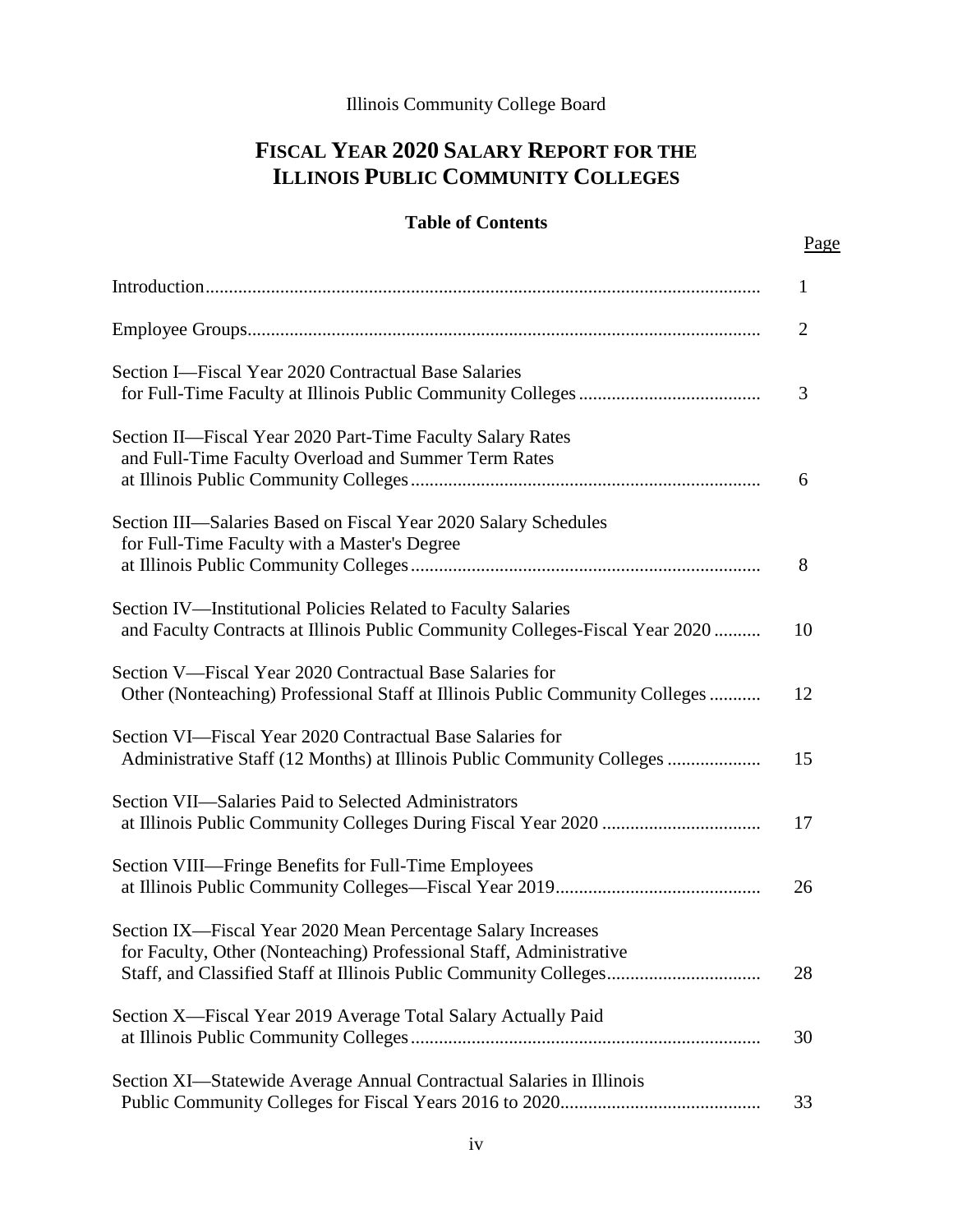## **INTRODUCTION**

<span id="page-4-0"></span>Data about compensation received by employees in Illinois' 48 public community colleges are gathered by the Illinois Community College Board (ICCB). Data in the *Fiscal Year 2020 Salary Report*, which derive from the ICCB Faculty, Staff, and Salary (C1) Data and Supplementary Faculty, Staff, and Salary Information, reflect the census date of October 1, 2019. The efforts that college staff put forth to provide these data are greatly appreciated. In an attempt to minimize the number of separate requests for salary data received by public community colleges, ICCB staff provide these data on the colleges' behalf in response to requests for salary information from the Illinois Board of Higher Education, National Center for Educational Statistics, Legislature, and other interested entities or persons.

Data are presented by peer groups with statewide totals. The seven peer groups are based on a combination of college enrollment (semester), geographic location, and financial data:

- I Headcount enrollment of less than 3,000, downstate, located in or near communities of less than 50,000 population.
- II Headcount enrollment of approximately 3,000 to 4,000, downstate, located in or near communities of less than 50,000 population.
- III Headcount enrollment greater than 4,000, downstate, located in or near communities of less than 50,000 population.
- IV Located downstate and in urbanized areas.
- V Headcount enrollment less than 10,000, located in the Chicago metropolitan area.
- VI City Colleges of Chicago.
- VII Headcount enrollment greater than 10,000, located in the Chicago metropolitan area.

Peer groups are separated by solid lines in the tables. As you move from top to bottom down the table, the groupings generally correspond to districts with higher enrollments in more urbanized environments. Within each peer group, the colleges are listed in alphabetical order.

Most tables in this report contain information on full-time employees. The report includes faculty salary data which are based on actual contracts, salaries from salary schedules, overload faculty salary rates, and part-time faculty salary rates. Also included are administrative salaries, other (nonteaching) professional staff salaries; information on average faculty load; salaries for selected administrators; and fiscal year 2019 salaries actually paid to faculty, administrators, other (nonteaching) professionals, and classified staff.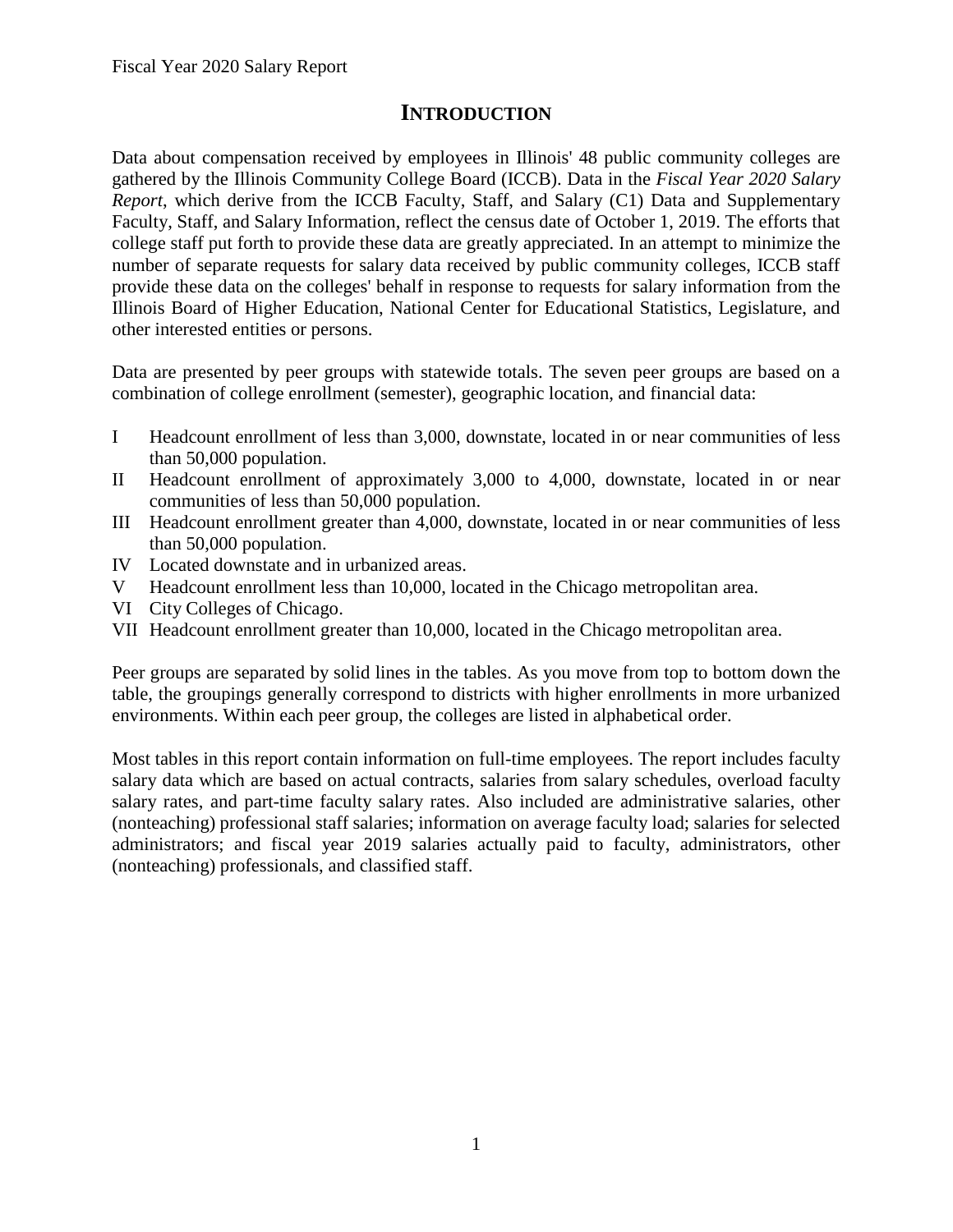## **EMPLOYEE GROUPS**

<span id="page-5-0"></span>Descriptions of the employee groups used in this report are provided below. These categories correspond with *Fiscal Management Manual* salaries expenditures codes.

Faculty are individuals who spend more than one-half of their workload in the activity of teaching and providing instruction to students.

Administrative Staff are line officers of the college who manage, conduct, and administer programs, staff, and operations of the board of trustees. Academic administrators and general administrative personnel are included.

Classified Staff include clerical and custodial/maintenance staff. Clerical personnel engage in the process of keeping records and processing information upon the request and direction of college professional staff. Custodial/maintenance staff engage in housekeeping and the maintenance or repair of college facilities and equipment.

Other (nonteaching) Professional Staff include professional/technical, academic support, and supervisory staff. Professional/technical staff have specialized skills but do not directly support the process of teaching. Academic support staff exercise professional judgment and discretion and directly support the teaching and learning process. Supervisory staff have the duty, responsibility, or authority to recommend the employment, transfer, suspension, dismissal, promotion, assignment, reward, or discipline of other staff individuals both full- and part-time.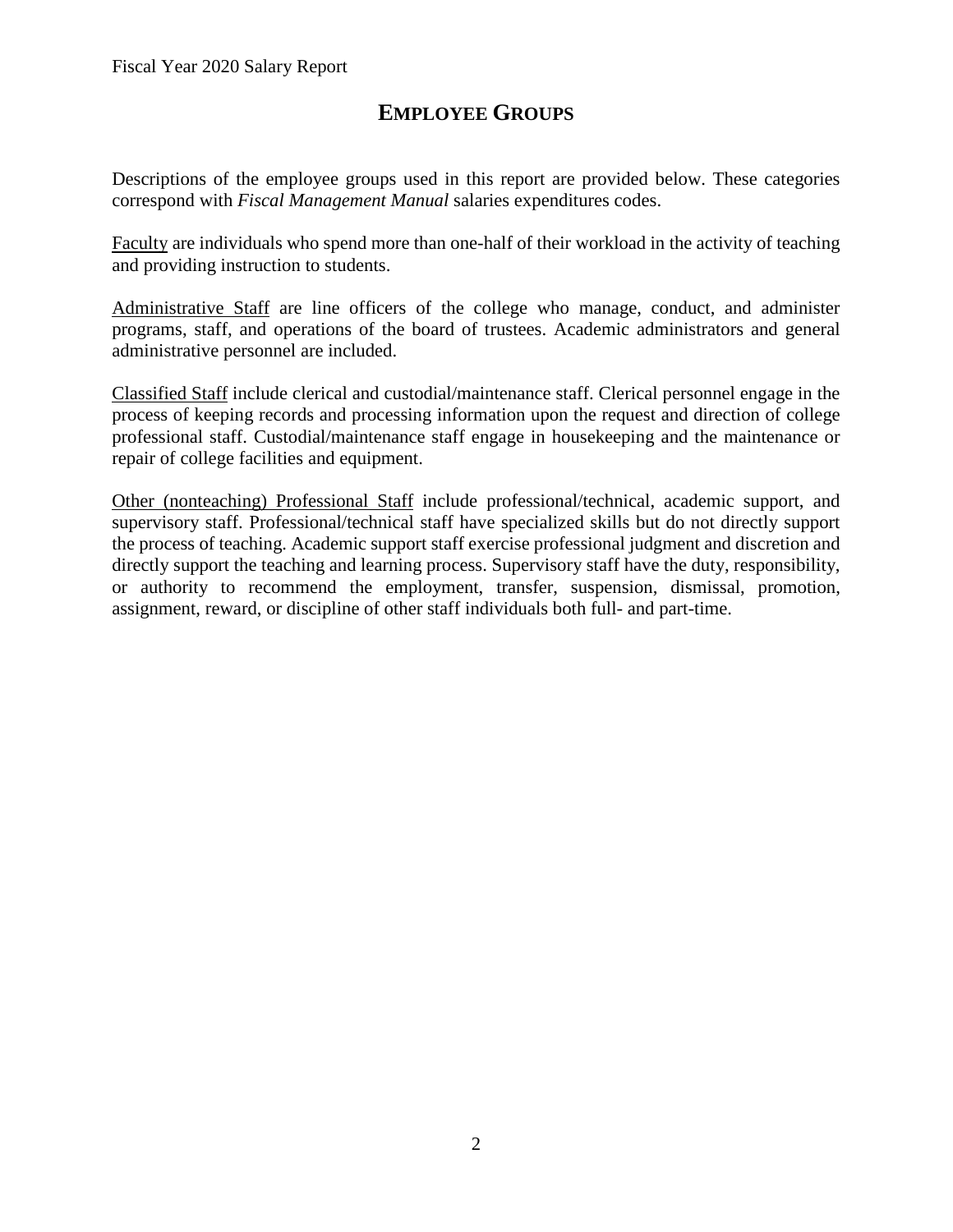#### Section I

## <span id="page-6-0"></span>**FISCAL YEAR 2020 CONTRACTUAL BASE SALARIES FOR FULL-TIME FACULTY AT ILLINOIS PUBLIC COMMUNITY COLLEGES**

Table 1 summarizes the range of salaries for full-time faculty on 9-month contracts for fiscal year 2020. Faculty are individuals who spend more than one-half of their workload in the activity of teaching and providing instruction to students.

Table 2 identifies the lowest, average, highest, and median academic year contractual base salaries of full-time faculty with 9-month contracts at each community college in Illinois. Table 3 provides the same information for full-time faculty with 12-month contracts.

The low salaries represent the lowest contractual base salary actually paid to a full-time faculty member at each of the community college districts and may be different from salary schedule salaries which are reported in Tables 7 and 8.

The high salaries represent the highest contractual base salary actually paid to full-time teaching faculty members for an academic year at each of the colleges. The mean salaries represent the weighted average of all full-time teaching faculty salaries at each community college district. Statewide average salary data reported throughout this report are weighted average salary data. The median salaries reported are those which are the middle salary at each college. The median salary is generally considered to be the most appropriate measure of central tendency for salary data within a given college since it is not affected by extreme high or low salaries; however, it is not as meaningful when reporting statewide composite median salary data.

## Table 1

## **SUMMARY OF FISCAL YEAR 2020 (9-MONTH) CONTRACTUAL BASE SALARIES FOR FULL-TIME FACULTY AT ILLINOIS PUBLIC COMMUNITY COLLEGES**

|                                 | <b>District Range</b><br>High<br>Low |           | <b>State</b><br>Average |
|---------------------------------|--------------------------------------|-----------|-------------------------|
| <b>Low Faculty Salaries</b>     | \$20,460                             | \$56,667  | \$46,083                |
| <b>Average Faculty Salaries</b> | \$57,252                             | \$104,654 | \$80,469*               |
| <b>High Faculty Salaries</b>    | \$77,740                             | \$162,026 | \$112,480               |
| <b>Median Faculty Salaries</b>  | \$54,911                             | \$104,112 | \$73,188                |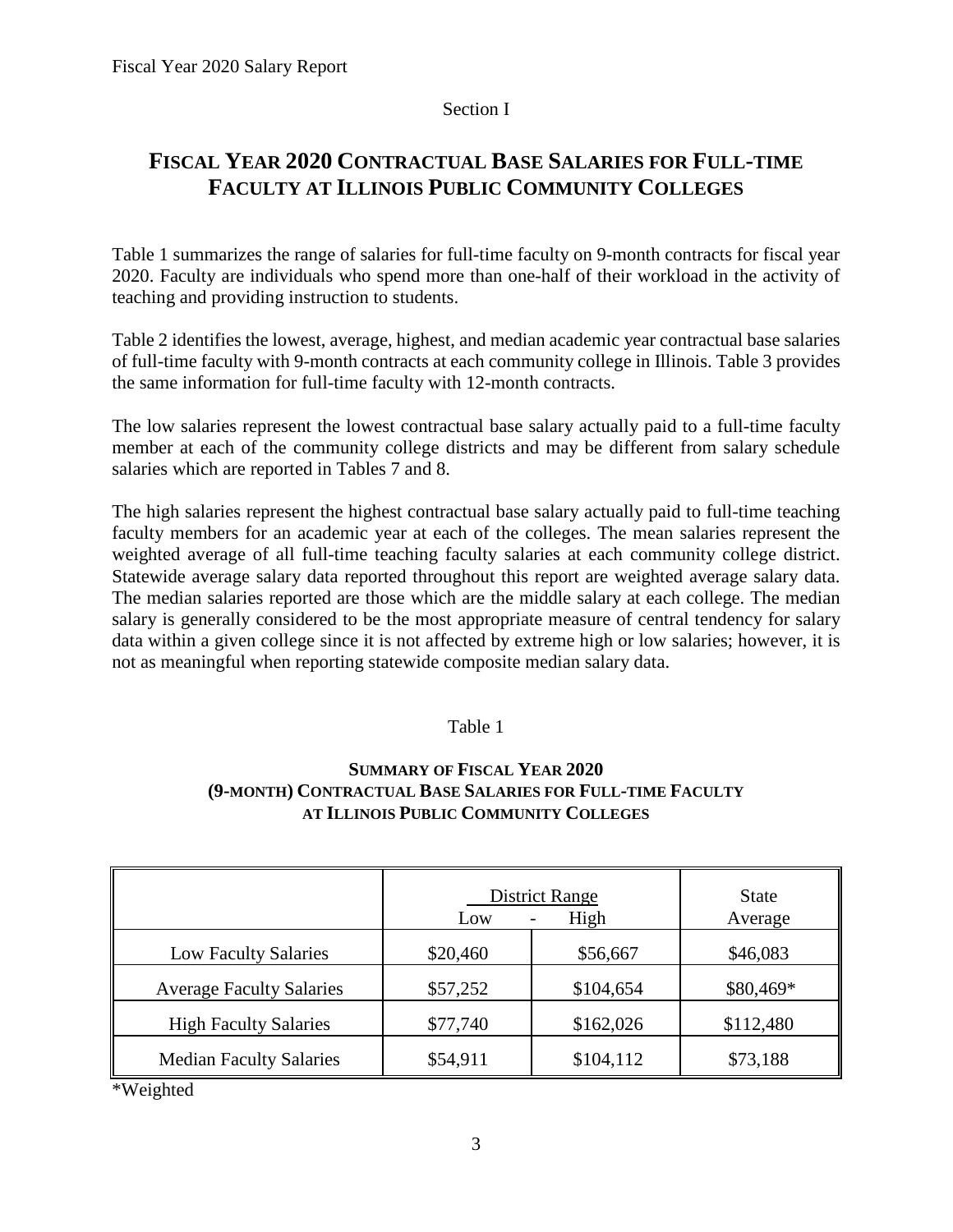## Section II

## <span id="page-7-0"></span>**FISCAL YEAR 2020 PART-TIME FACULTY SALARY RATES AND FULL-TIME FACULTY OVERLOAD AND SUMMER TERM RATES AT ILLINOIS PUBLIC COMMUNITY COLLEGES**

Table 4 summarizes part-time faculty and full-time faculty overload and summer term salary rates in Illinois public community colleges during fiscal year 2020.

Table 5 presents the average part-time faculty salary rates per course credit hour and full-time faculty overload rates by each community college district. The first column shows the part-time faculty rate per course credit hour. This rate is the amount paid to part-time teachers who might, for example, teach a night class at an extension center. The second column shows the overload rate for full-time faculty for the academic year. This rate represents the amount paid to full-time faculty for teaching courses above the full-time load during the academic year. Often this is compensation for teaching an extra night class or for teaching an additional class in the daytime. The third column reflects the amount received by full-time faculty members for teaching a class during the summer term. Community colleges have many different bases for determining part-time faculty rates as well as overload rates. Some colleges pay a flat rate per course or a flat rate per term, other colleges base their rates on contact hours or credit hours, and still others pay an hourly rate. In addition, the overload rates for full-time faculty are based on a percentage of that faculty member's actual salary at some colleges.

## Table 4

## **STATE SUMMARY OF FISCAL YEAR 2020 PART-TIME FACULTY RATES PER COURSE CREDIT HOUR AND FULL-TIME FACULTY OVERLOAD AND SUMMER TERM SALARY RATES AT ILLINOIS PUBLIC COMMUNITY COLLEGES**

|                                           | Lowest | Highest | Average |
|-------------------------------------------|--------|---------|---------|
| <b>Part-time Faculty Rates</b>            | \$400  | \$1,318 | \$807   |
| <b>Overload Rates (Full-time Faculty)</b> | \$555  | \$1,350 | \$928   |
| Summer Term Rates (Full-time Faculty)     | \$655  | \$2,406 | \$1,045 |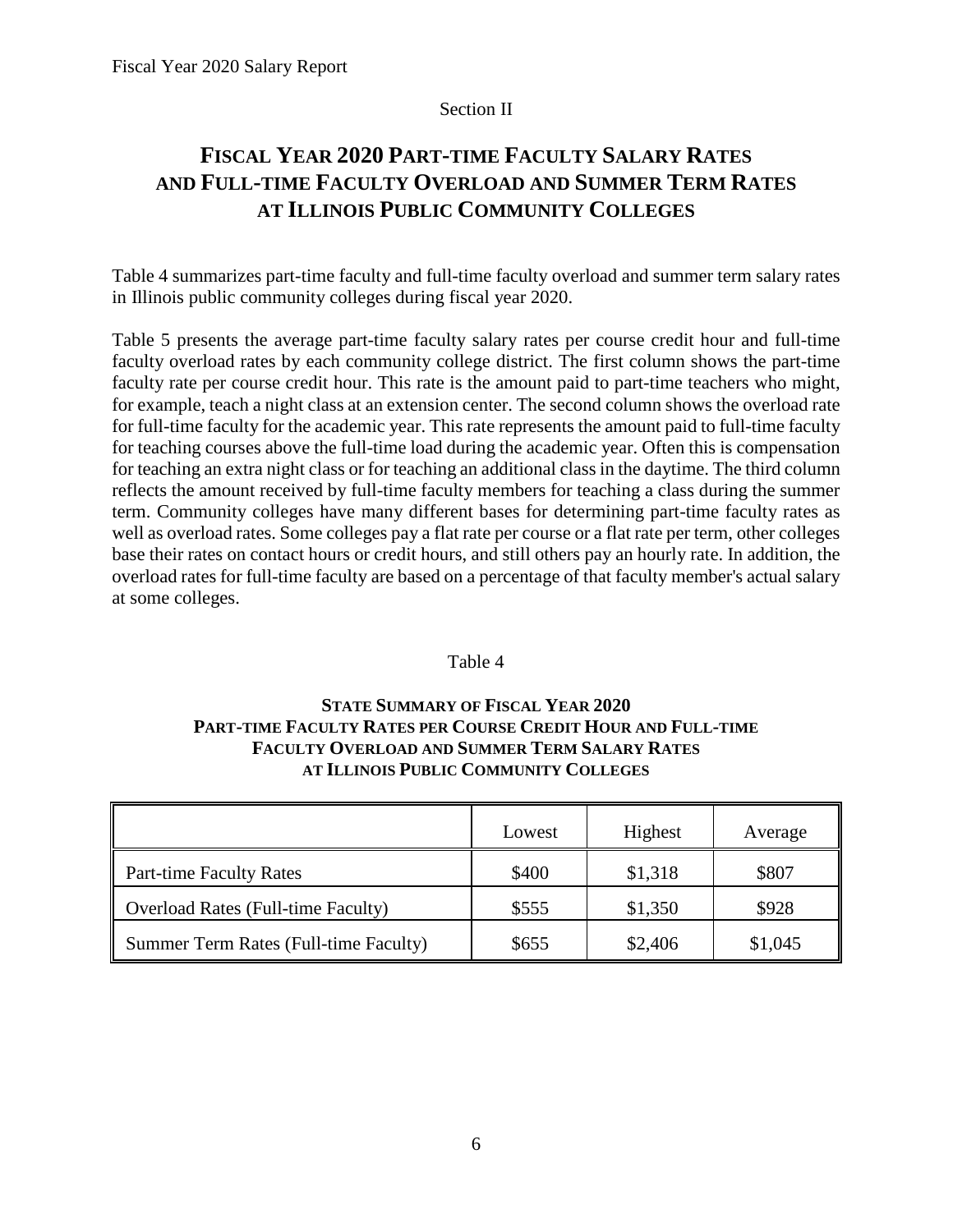#### Section III

## <span id="page-8-0"></span>**SALARIES BASED ON FISCAL YEAR 2020 SALARY SCHEDULES FOR FULL-TIME FACULTY WITH A MASTER'S DEGREE AT ILLINOIS PUBLIC COMMUNITY COLLEGES**

A summary of fiscal year 2020 salary schedule ranges and averages for master's degree faculty is shown in Table 6. The highest figures on this page are for full-time faculty members with a doctorate with maximum hours.

Table 7 provides the fiscal year 2020 salary schedule salaries at each community college in Illinois. These salaries are based on the **salary schedules** at the colleges and not on the actual salaries paid.

#### Table 6

## **SUMMARY OF FISCAL YEAR 2020 SALARY SCHEDULE SALARIES FOR FULL-TIME FACULTY MEMBERS WITH A MASTER'S DEGREE AT ILLINOIS PUBLIC COMMUNITY COLLEGES**

| <b>Base Salary Schedule Categories</b>                          | <b>District Range</b><br>High<br>Low |           | <b>State</b><br>Average |
|-----------------------------------------------------------------|--------------------------------------|-----------|-------------------------|
| Master's Degree, Plus Zero Hours<br>(No Experience)             | \$33,171                             | \$58,721  | \$47,018                |
| Master's Degree, Plus Zero Hours<br>(5 Years Experience)        | \$38,345                             | \$80,000  | \$53,721                |
| Master's Degree, Maximum Hours<br>(5 Years Experience)          | \$46,500                             | \$95,346  | \$62,687                |
| Doctorate, Maximum Hours<br>(Maximum Experience/Highest Salary) | \$51,461                             | \$153,935 | \$105,875               |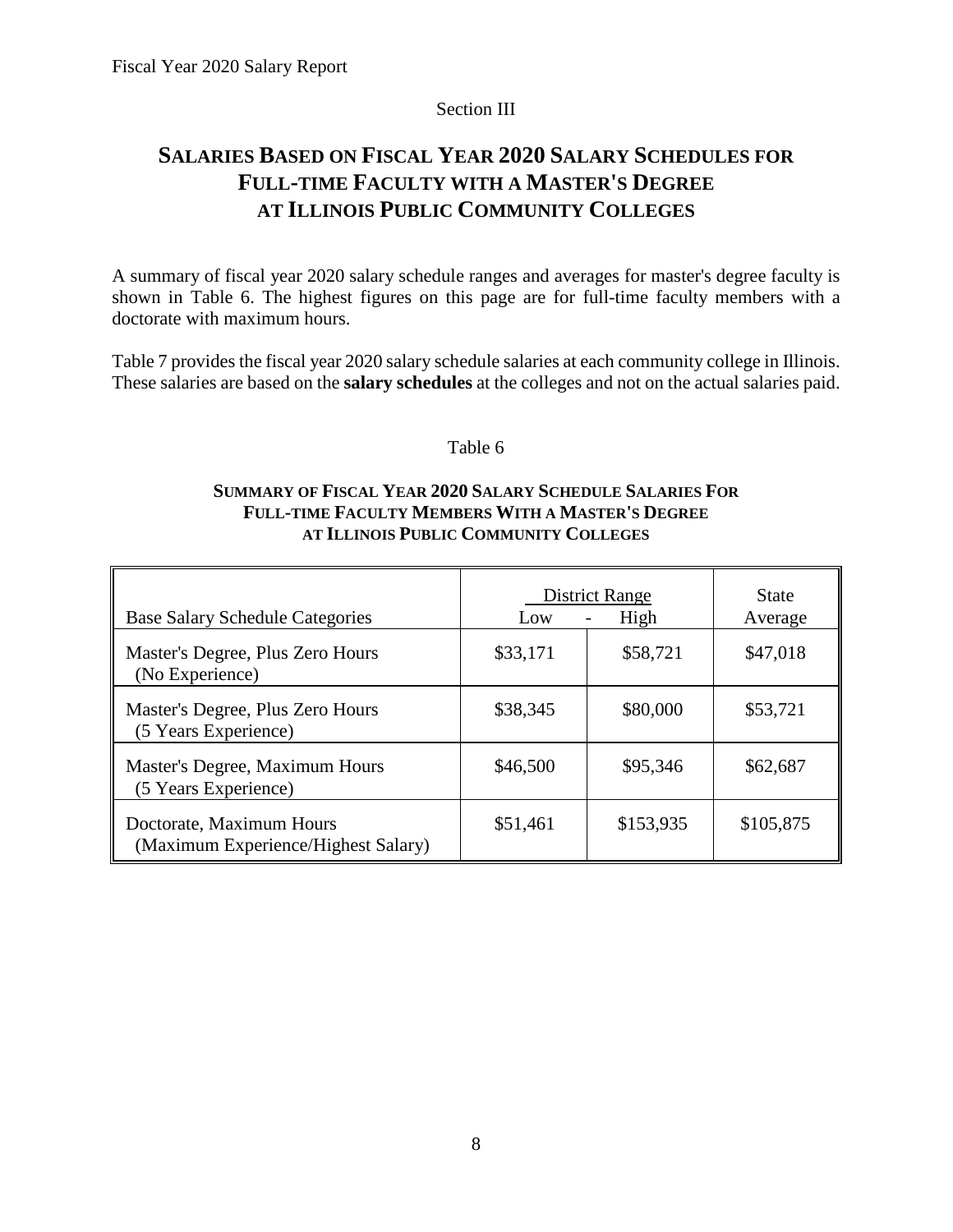#### Section IV

## <span id="page-9-0"></span>**INSTITUTIONAL POLICIES RELATED TO FACULTY SALARIES AND FACULTY CONTRACTS AT ILLINOIS PUBLIC COMMUNITY COLLEGES FISCAL YEAR 2020**

Table 8 summarizes the institutional policies related to faculty salaries and faculty contracts at each public community college district in Illinois. These policies often have a considerable impact on the salaries presented elsewhere in this report. The average number of weekly class contact hours per full-time instructional faculty, for example, has a bearing on the number of faculty that an institution must have to meet its needs. The length of a full-time academic year contract also has a bearing on academic year salary for full-time faculty. Table 9 shows these institutional policies for each college. Thirty-three public community college districts reported that they have master contracts with the faculty.

In addition to the class contact hours, office hours, and academic advising hours, faculty members spend much time in grading papers, preparing class presentations, working on curriculum development, and serving on college committees. Accordingly, although the state average number of required weekly hours for the faculty does not total 40 hours, most faculty members spend over 40 hours per week on their full-time assignments.

## Table 8

## **SUMMARY OF INSTITUTIONAL POLICIES RELATED TO FACULTY SALARIES AND CONTRACTS AT ILLINOIS PUBLIC COMMUNITY COLLEGES FISCAL YEAR 2020**

|                                                                                         | Range<br>High<br>Low |    | <b>State</b><br>Average |
|-----------------------------------------------------------------------------------------|----------------------|----|-------------------------|
| Average Yearly Credit Hours Required for<br>Full-time Teaching Faculty (Semester Hours) | 30                   | 30 | 30                      |
| Average Weekly Class Contact Hours Required<br>for Full-time Teaching Faculty           | 15                   | 16 | 15                      |
| Average Weekly Office/Academic Advising Hours                                           |                      | 10 |                         |
| Length of Full-time Faculty Academic Year<br><b>Contract in Weeks</b>                   | 30                   | 40 | 34                      |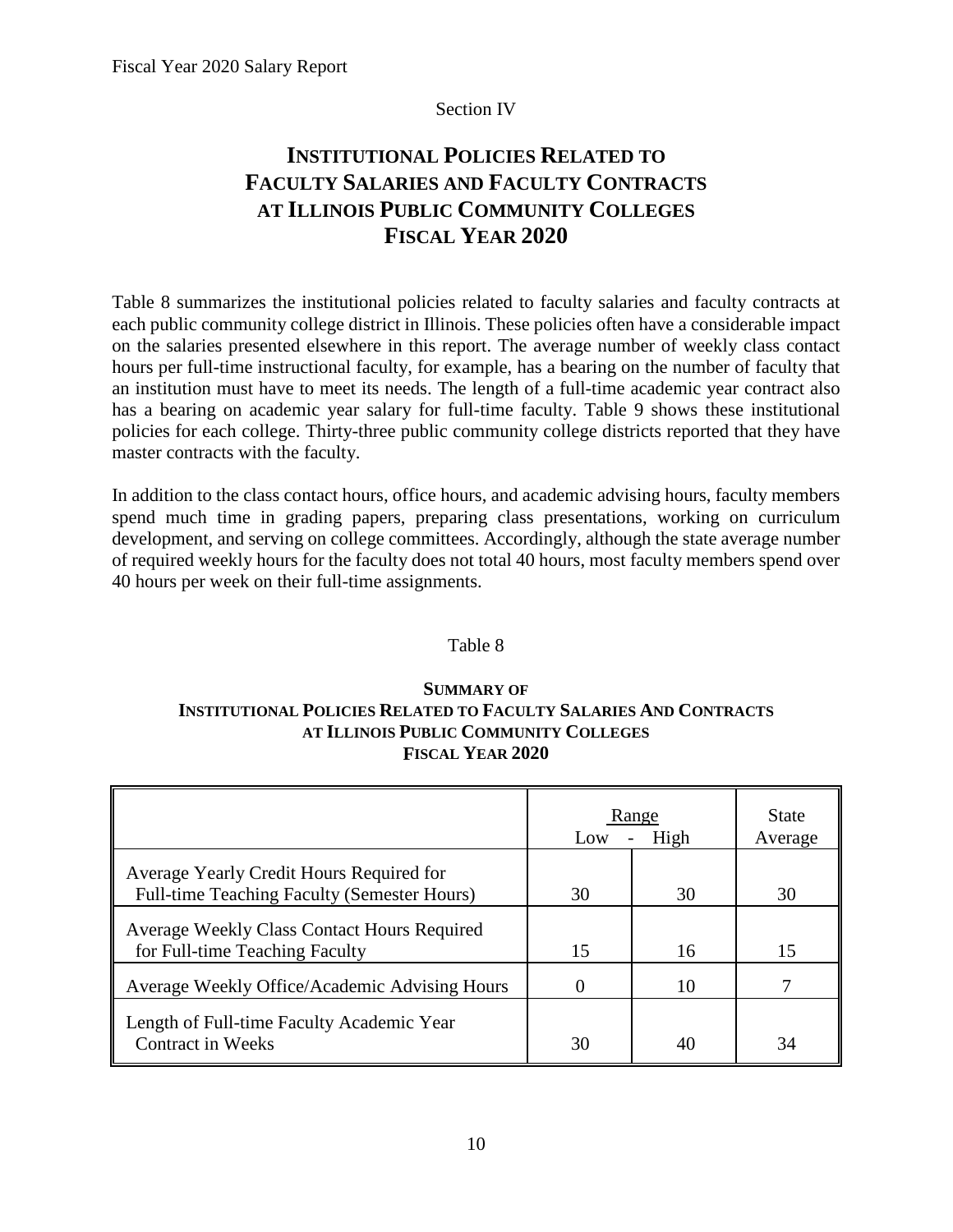#### Section V

## <span id="page-10-0"></span>**FISCAL YEAR 2020 CONTRACTUAL BASE SALARIES FOR OTHER (NONTEACHING) PROFESSIONAL STAFF AT ILLINOIS PUBLIC COMMUNITY COLLEGES**

Table 10 summarizes the range of fiscal year 2020 salaries for other professional staff in Illinois public community colleges. Tables 11 and 12 identify the number of staff and the lowest, average, highest, and median contractual base salaries paid to full-time other (nonteaching) professionals (9-month and 12-month) at each community college in Illinois. Other (nonteaching) professional staff include a relatively diverse group of professional/technical, academic support, and supervisory staff. Professional/technical staff have specialized skills but do not directly support the teaching and learning process. Academic support staff exercise professional judgment and discretion and directly support the teaching and learning process. Supervisory staff have the duty, responsibility, or authority to recommend the employment, transfer, suspension, dismissal, promotion, assignment, reward, or discipline of other staff individuals both full- and part-time.

The lowest and highest salaries represent the lowest and highest base salaries actually paid to fulltime other (nonteaching) professionals at each of the community colleges. The average salaries represent the weighted average of all full-time other (nonteaching) professional salaries at each college. The median salaries represent the salary received by the person in the middle of the range at each college. The weighted state average salary of other (nonteaching) professional staff with 9-month contracts was \$81,625. For other (nonteaching) professional staff with 12-month contracts, the weighted state average salary was \$60,038.

## Table 10 **SUMMARY OF FISCAL YEAR 2020 ACADEMIC YEAR CONTRACTUAL BASE SALARIES PAID TO OTHER (NONTEACHING) PROFESSIONALS AT ILLINOIS PUBLIC COMMUNITY COLLEGES**

|                             | <b>District Range</b><br>High<br>Low |           | <b>State</b><br>Average |
|-----------------------------|--------------------------------------|-----------|-------------------------|
| Lowest Salaries (9 month)   | \$23,319                             | \$80,132  | \$54,158                |
| Lowest Salaries (12 month)  | \$20,427                             | \$46,121  | \$32,593                |
| Average Salaries (9 month)  | \$23,319                             | \$103,354 | \$81,625*               |
| Average Salaries (12 month) | \$39,268                             | \$71,798  | \$60,038*               |
| Highest Salaries (9 month)  | \$23,319                             | \$138,691 | \$88,923                |
| Highest Salaries (12 month) | \$60,990                             | \$150,932 | \$99,914                |
| Median Salaries (9 month)   | \$23,319                             | \$113,871 | \$70,893                |
| Median Salaries (12 month)  | \$36,960                             | \$68,422  | \$51,557                |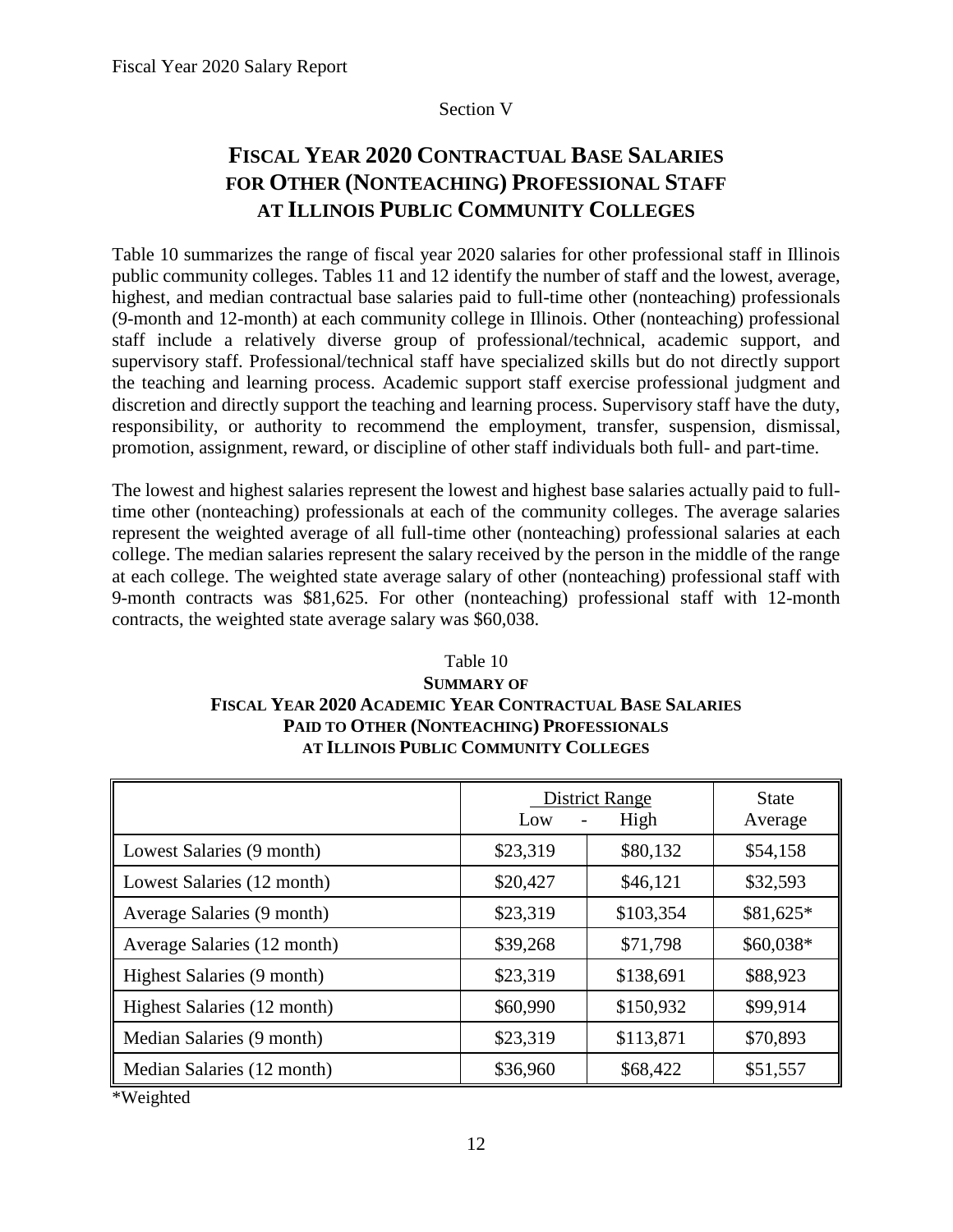## Section VI

## <span id="page-11-0"></span>**FISCAL YEAR 2020 CONTRACTUAL BASE SALARIES FOR ADMINISTRATIVE STAFF (12 MONTHS) AT ILLINOIS PUBLIC COMMUNITY COLLEGES**

Table 13 summarizes the range of administrative staff contractual salaries for fiscal year 2020. The weighted average administrative staff salary ranged from a low of \$70,626 to a high of \$156,551. Table 14 provides the number of administrative staff; lowest, average, and highest fiscal year 2020 salaries; and the median fiscal year 2020 salaries of administrative staff for each district reporting data. Administrative staff are line officers of the college who manage, conduct, and administer programs, staff, and operations of the board of trustees. Academic administrators and general administrative personnel are included. Administrative staff includes positions similar to those shown in Table 15.

Some colleges may classify some of these administrative positions as faculty or other (nonteaching) professional staff. However, for the sake of comparison, they were asked to report them as administrative staff regardless of how they were classified at the college.

The statewide weighted average administrative salary for fiscal year 2020 was \$102,965. The lowest reported administrative salary was \$32,145 and the highest was \$347,087. Administrative salaries are based on 12 months.

## Table 13

## **SUMMARY OF FISCAL YEAR 2020 CONTRACTUAL SALARIES (12 MONTHS) PAID TO ADMINISTRATIVE STAFF AT ILLINOIS PUBLIC COMMUNITY COLLEGES**

|                                        | <b>District Range</b><br>Low | <b>State</b><br>Average |             |
|----------------------------------------|------------------------------|-------------------------|-------------|
| <b>Lowest Administrative Salaries</b>  | \$32,145                     | \$97,280                | \$60,314    |
| <b>Average Administrative Salaries</b> | \$70,626                     | \$156,551               | $$102,965*$ |
| <b>Highest Administrative Salaries</b> | \$135,000                    | \$347,087               | \$223,876   |
| <b>Median Administrative Salaries</b>  | \$64,783                     | \$148,681               | \$93,616    |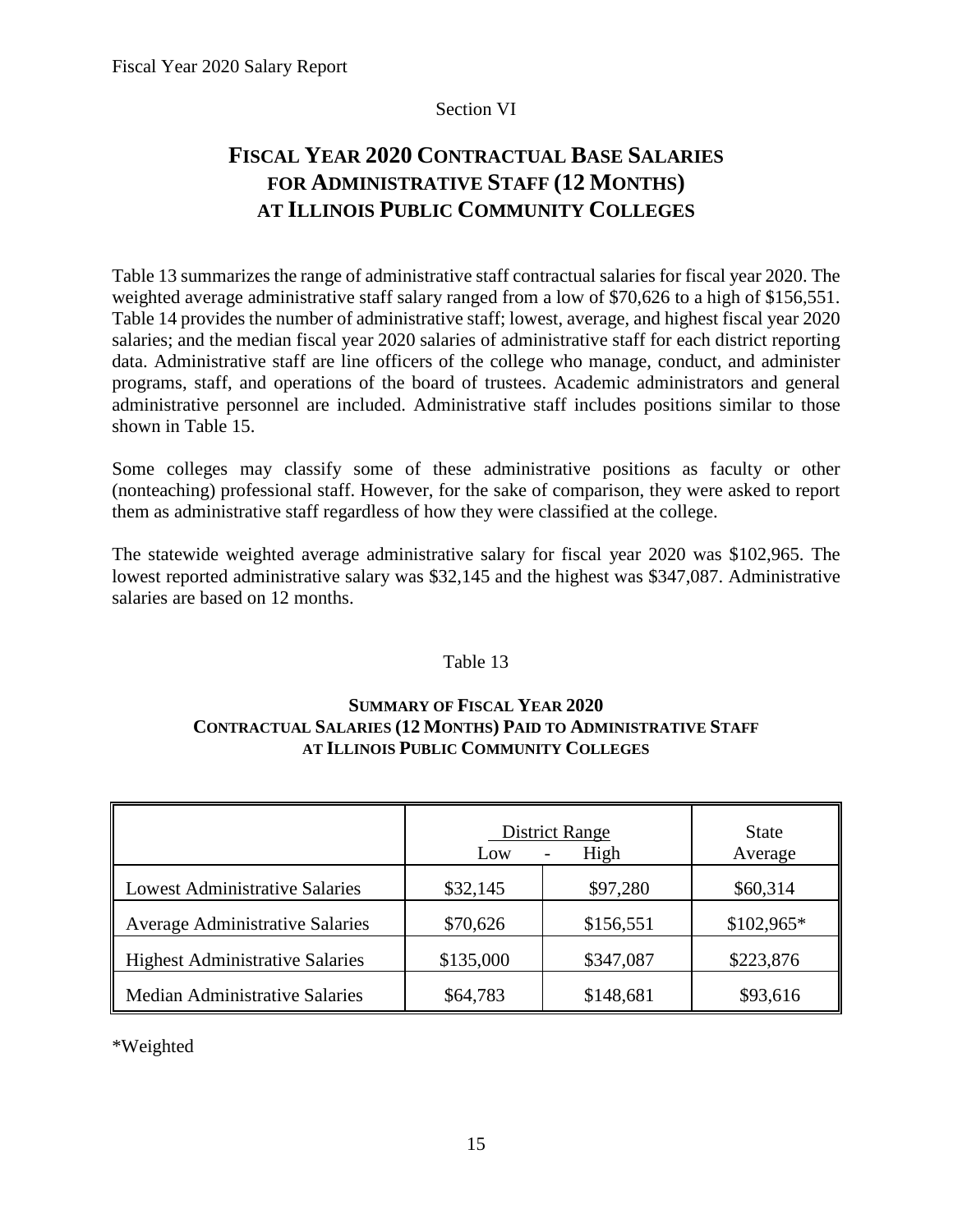## Section VII

## <span id="page-12-0"></span>**SALARIES PAID TO SELECTED ADMINISTRATORS AT ILLINOIS PUBLIC COMMUNITY COLLEGES DURING FISCAL YEAR 2020**

A summary of the fiscal year 2020 contractual base salaries paid to selected administrators in Illinois public community colleges appears in Table 15. Table 16 shows the contractual base salaries paid to selected administrators in each of the public community colleges in Illinois during fiscal year 2020. The chief executive officer of the district is either a chancellor or a president and has overall administrative responsibilities for the district. The chief campus administrator reports directly to the chief executive officer of the district and has overall administrative responsibility for the college. Examples of chief campus administrators are the presidents or provosts at multicampus institutions and executive vice presidents for internal affairs at single campus colleges.

Due to the various administrative organizations which exist at the colleges, a particular position may not exist at some colleges. An analysis of the entire administrative structure must be made before making comparisons between similar positions at two different colleges. A number of factors should be taken into account when comparing persons in similar positions at two colleges, such as the college size/number of full-time equivalent students, number of staff supervised, cost of living in a given region of the state, etc.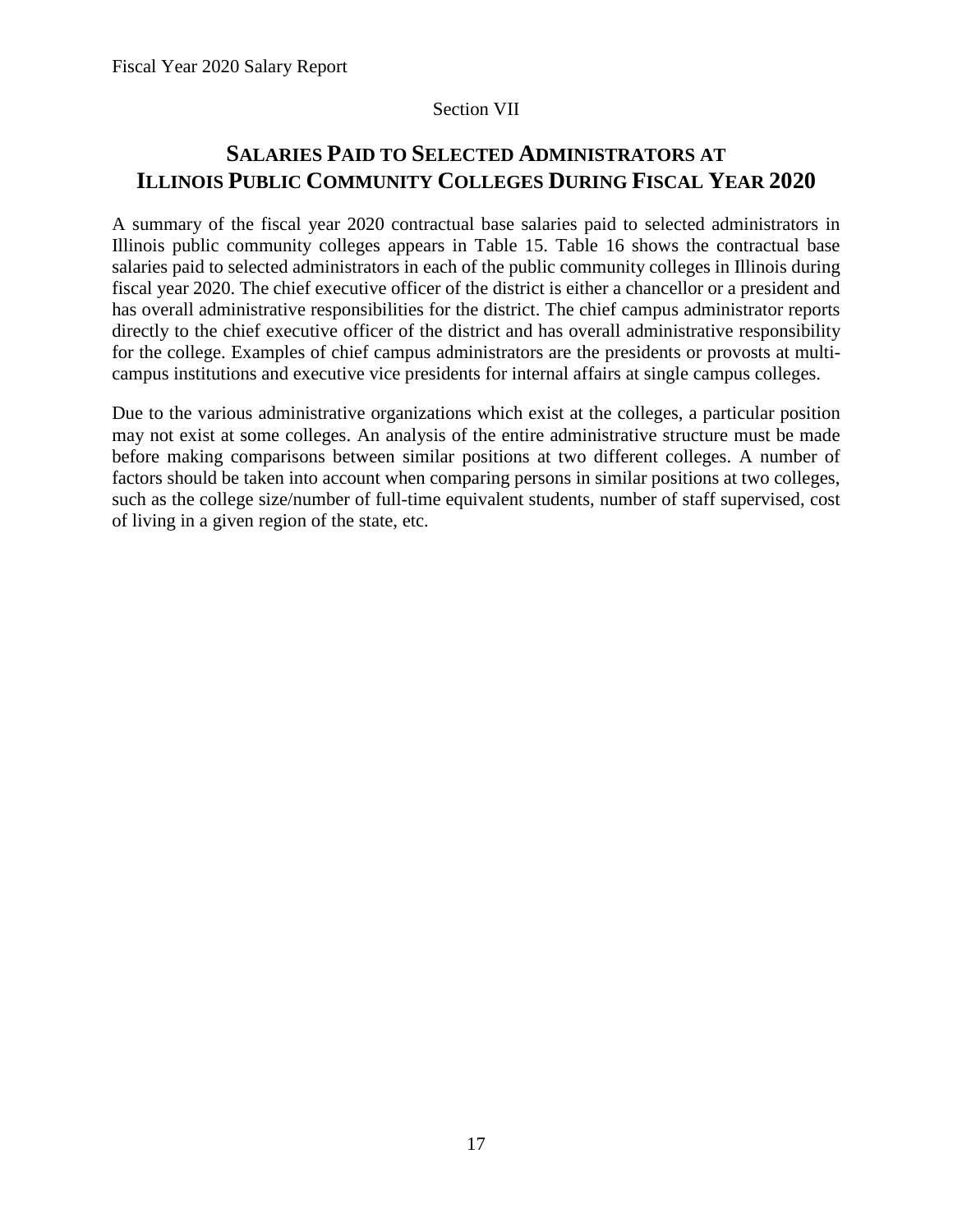## Table 15

|                                          | <b>District Range</b> |           | State*    |
|------------------------------------------|-----------------------|-----------|-----------|
| <b>Administrative Position</b>           | Low                   | High      | Average   |
| <b>District Executive Officer</b>        | \$135,000             | \$347,087 | \$223,876 |
| <b>Chief Campus Administrator</b>        | \$143,218             | \$184,714 | \$169,625 |
| <b>Chief Finance Officer</b>             | \$78,730              | \$231,833 | \$150,123 |
| <b>Chief Academic Officer</b>            | \$85,979              | \$249,333 | \$141,268 |
| <b>Student Services Officer</b>          | \$51,416              | \$206,876 | \$118,754 |
| Dean-Baccalaureate Education             | \$55,904              | \$164,897 | \$107,904 |
| Dean-Occupational/Career Education       | \$50,217              | \$141,570 | \$101,958 |
| <b>Dean-Continuing Education</b>         | \$51,500              | \$144,736 | \$99,550  |
| Director-Data Processing/Info Technology | \$50,750              | \$209,621 | \$117,615 |
| Director-Research & Planning             | \$58,302              | \$174,471 | \$96,969  |
| Director-Admissions and Records          | \$54,814              | \$147,755 | \$84,328  |
| Director-Counseling                      | \$46,452              | \$130,295 | \$86,784  |
| Director-Financial Aid                   | \$58,861              | \$135,997 | \$81,213  |
| Director-Job Placement                   | \$44,063              | \$130,759 | \$92,280  |
| <b>Director-Student Activities</b>       | \$56,758              | \$139,767 | \$79,337  |
| Director-Library/LRC                     | \$51,680              | \$134,244 | \$88,009  |
| Director-Development/Grants              | \$59,455              | \$215,157 | \$104,823 |
| Director-Public Information/Relations    | \$51,500              | \$167,248 | \$98,394  |
| Director-Personnel/Human Resources       | \$58,710              | \$166,350 | \$103,910 |
| <b>Director-Business Services</b>        | \$47,088              | \$162,454 | \$92,224  |
| Director-Physical Facilities/Grounds     | \$63,390              | \$168,056 | \$102,743 |
| <b>Director-Adult Education</b>          | \$52,531              | \$128,594 | \$87,836  |
| Director-Athletics                       | \$44,847              | \$150,341 | \$77,630  |
| Controller                               | \$50,811              | \$169,924 | \$107,227 |
| Director-Business/Industry Center        | \$50,634              | \$147,900 | \$91,742  |
| Director-Physical Therapy Program        |                       |           |           |
| Director-Nursing                         | \$74,579              | \$130,080 | \$99,554  |

## **SUMMARY OF FISCAL YEAR 2020 SALARIES PAID TO ADMINISTRATORS AT ILLINOIS PUBLIC COMMUNITY COLLEGES**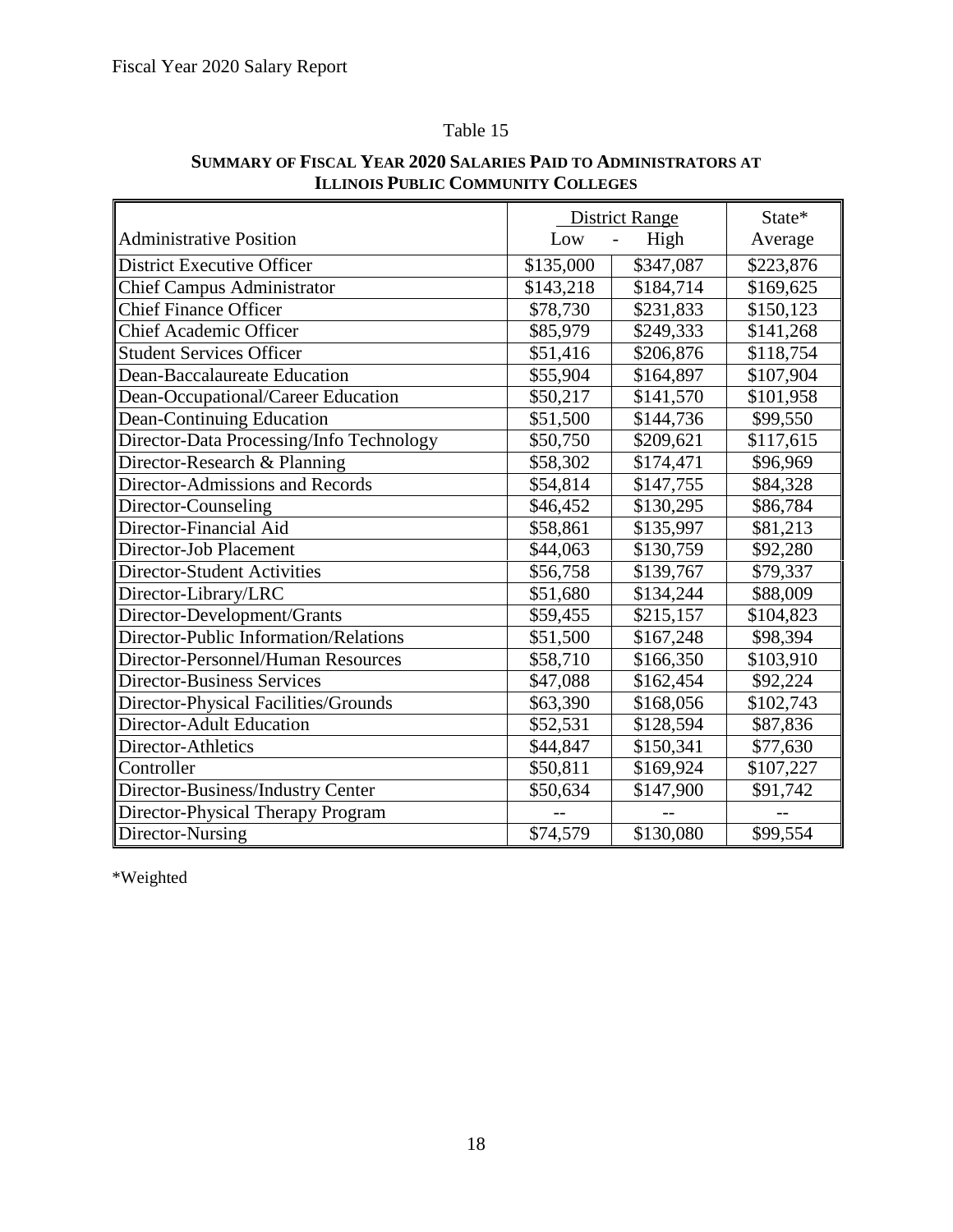#### Section VIII

## <span id="page-14-0"></span>**FRINGE BENEFITS FOR FULL-TIME EMPLOYEES AT ILLINOIS PUBLIC COMMUNITY COLLEGES FISCAL YEAR 2019**

Table 17 identifies the type of fringe benefits provided by each Illinois public community college to full-time faculty and staff in fiscal year 2019. The salaries shown throughout this report do not include these fringe benefits. Fringe benefits are defined as payments other than wages and salary, such as vacation, retirement, insurance, worker's compensation, and unemployment insurance.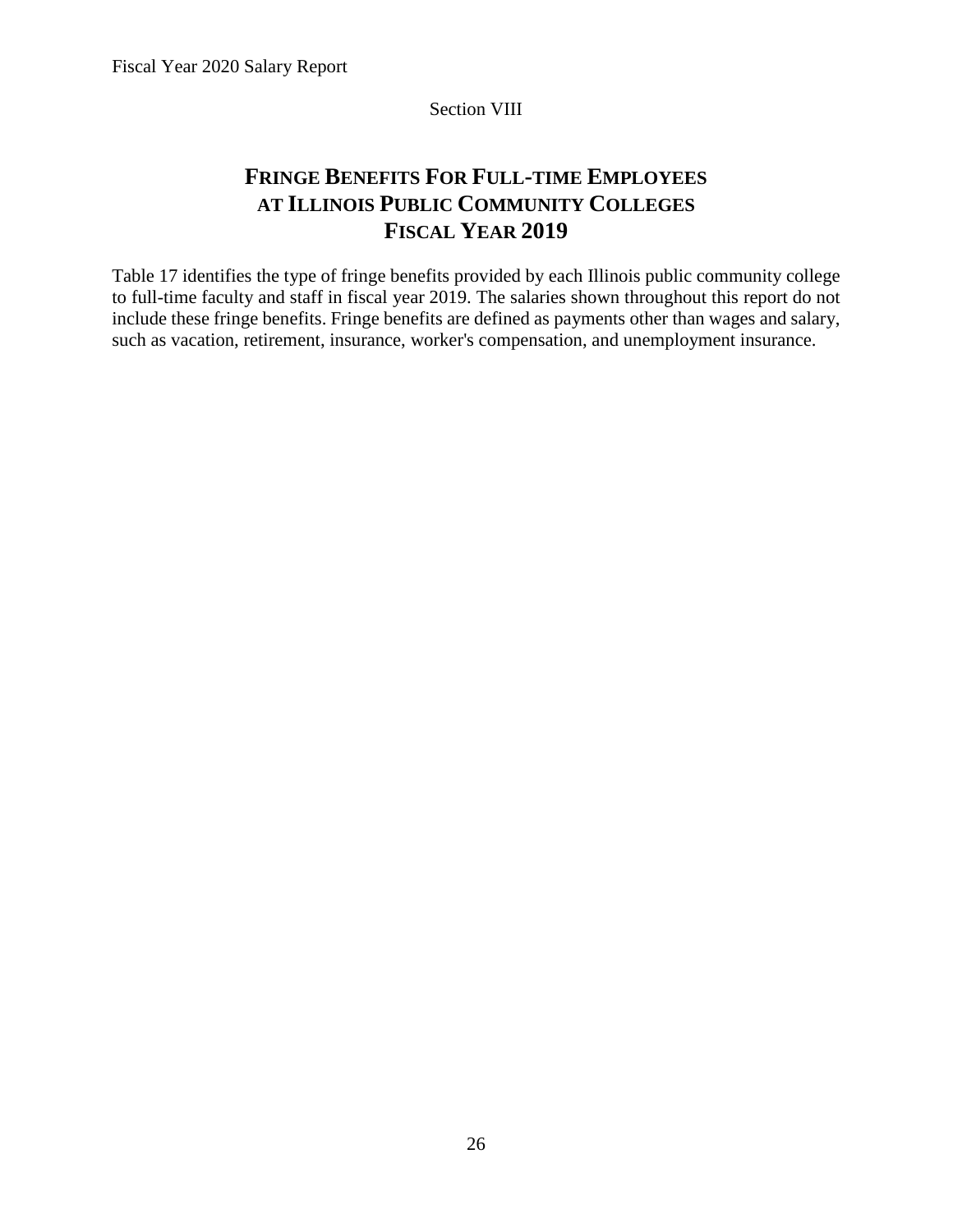## Section IX

## <span id="page-15-0"></span>**FISCAL YEAR 2020 MEAN PERCENTAGE SALARY INCREASES FOR FACULTY, OTHER (NONTEACHING) PROFESSIONAL STAFF, ADMINISTRATIVE STAFF, AND CLASSIFIED STAFF AT ILLINOIS PUBLIC COMMUNITY COLLEGES**

Table 18 summarizes fiscal year 2020 weighted average percentage salary increases of full-time faculty, other professional staff, administrative staff, and classified staff. Comparisons are based on contractual base salaries for continuing employees who were employed in the same employee group during the entire prior fiscal year.

The mean percentage salary increases for each classification of employees at each community college district reporting data are shown in Table 19.

## Table 18

## **SUMMARY OF FISCAL YEAR 2020 MEAN PERCENTAGE SALARY INCREASES FOR ADMINISTRATIVE, FACULTY, OTHER (NONTEACHING) PROFESSIONAL, AND CLASSIFIED STAFF AT ILLINOIS PUBLIC COMMUNITY COLLEGES**

|                                                       | <b>Mean Percentage Salary Increases</b> |       |                            |  |  |
|-------------------------------------------------------|-----------------------------------------|-------|----------------------------|--|--|
|                                                       | Low                                     | High  | <b>State</b><br>$Average*$ |  |  |
| Administrative                                        | 1.9%                                    | 18.4% | 6.0%                       |  |  |
| Faculty (9 and 12 Months)                             | $0.0\%$                                 | 6.7%  | 3.4%                       |  |  |
| Other (Nonteaching) Professional<br>(9 and 12 Months) | $0.0\%$                                 | 10.6% | 4.1%                       |  |  |
| Classified                                            | 0.2%                                    | 6.0%  | 3.3%                       |  |  |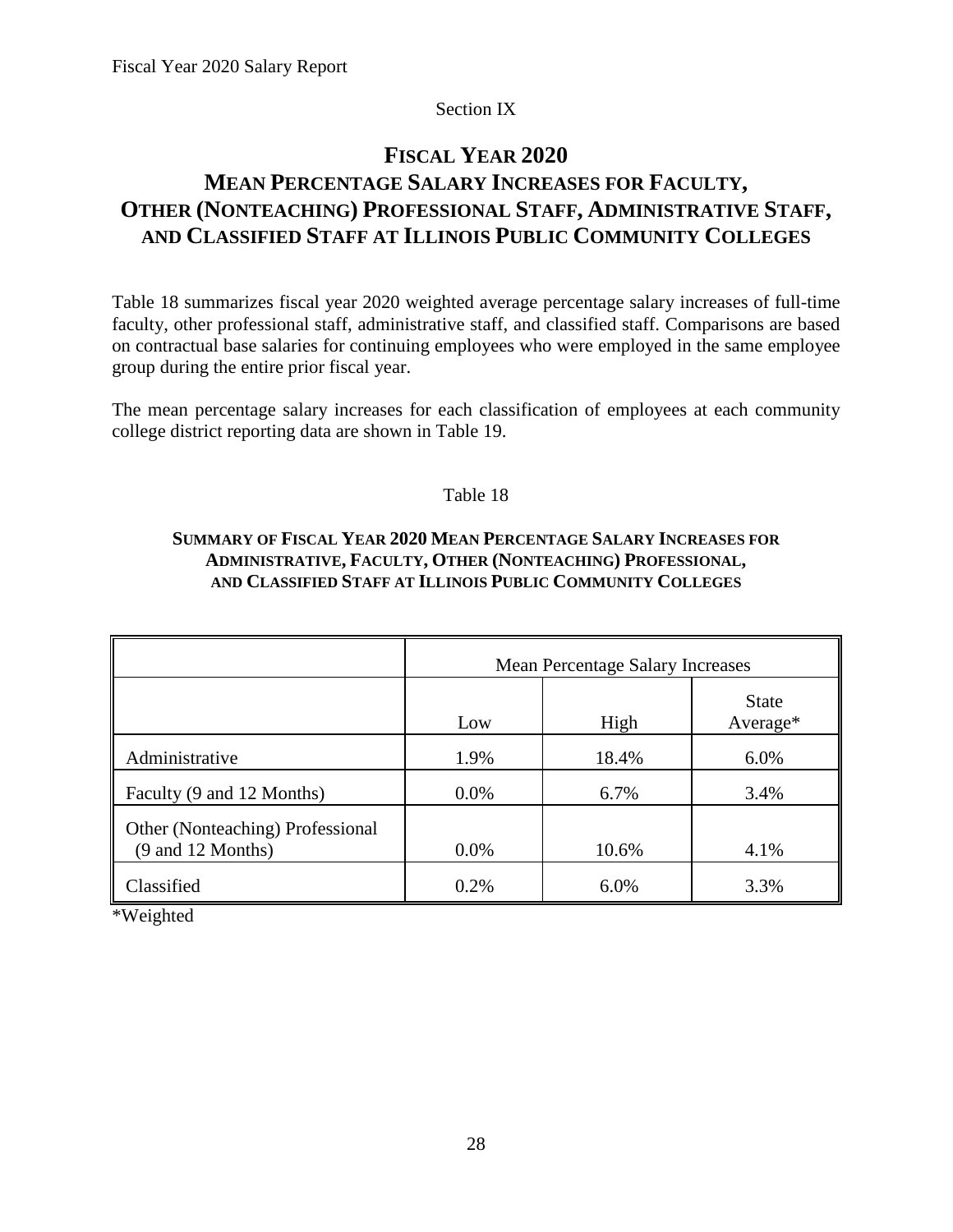## Section X

## <span id="page-16-0"></span>**FISCAL YEAR 2019 AVERAGE TOTAL SALARY ACTUALLY PAID AT ILLINOIS PUBLIC COMMUNITY COLLEGES**

Table 20 compares the contractual base salaries reported for fiscal year 2019 and the average total salaries paid to full-time faculty in fiscal year 2019. The fiscal year 2019 average total salary actually paid includes all overloads and compensation for extra assignments paid to full-time faculty from July 1, 2018, to June 30, 2019.

The state weighted average total fiscal year salary paid to faculty in fiscal year 2019 for those districts reporting data was \$22,085 more than the state average academic year (9 and 12 months) contractual salary for full-time teaching faculty in fiscal year 2019. An analysis of total faculty salary is important because some community colleges make an extra effort to ensure that the fulltime faculty has first chance at overload classes and extra assignments prior to hiring part-time faculty.

Table 21 contains the fiscal year 2019 average total salary actually paid to administrators, other (nonteaching) professionals, and classified staff.